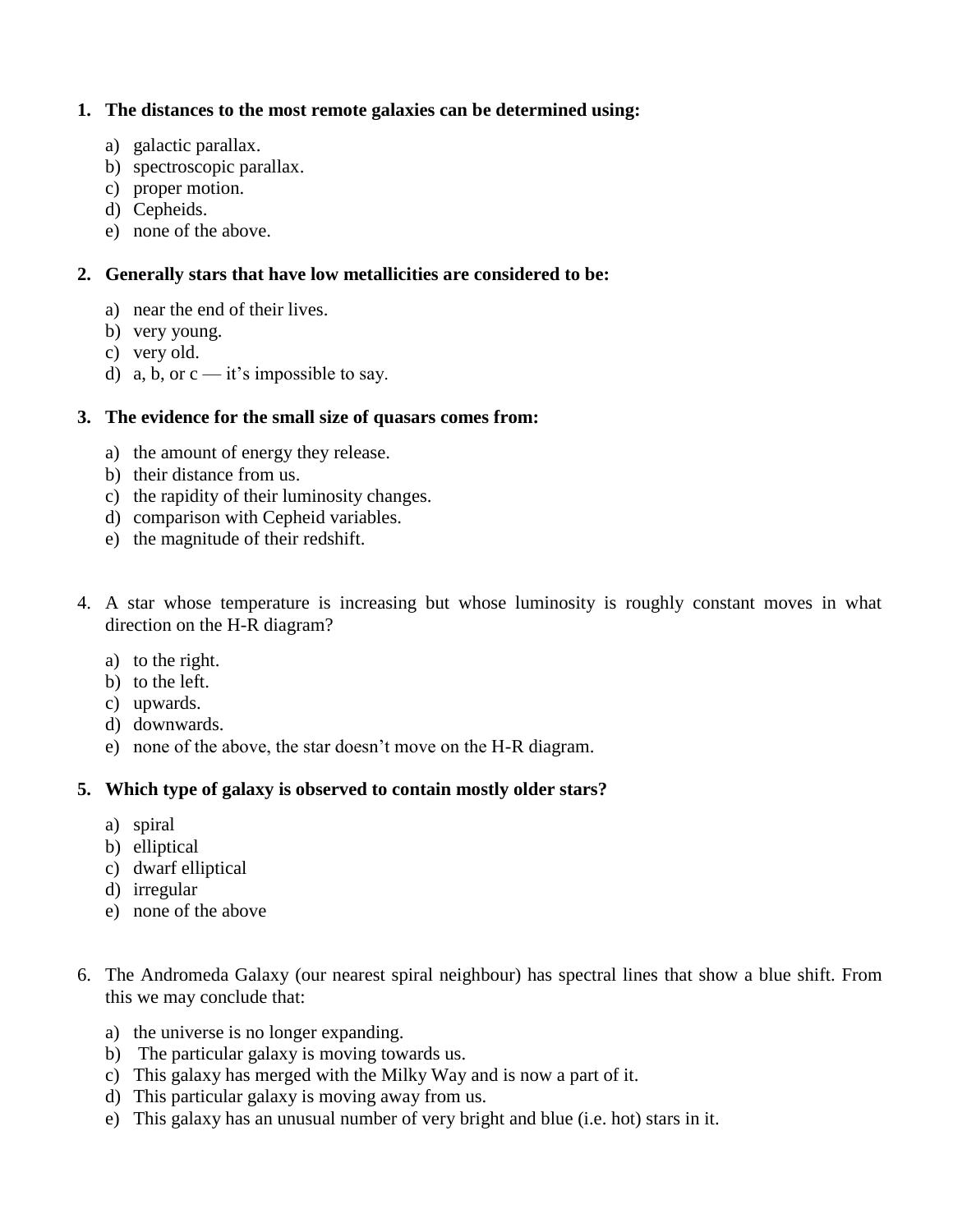- 7. Which of the following is the most common type of star?
	- a) white dwarf
	- b) red giant
	- c) main sequence
	- d) supergiants
	- e) none of the above

## **8. What does the Hubble constant measure?**

- a) The age of galaxies.
- b) How light gets fainter with increasing distance.
- c) The curvature of spacetime.
- d) The average density of the Universe.
- e) The rate of expansion of the Universe.
- 9. What is the single most important characteristic in determining the course of a star's evolution?
	- a) luminosity
	- b) distance
	- c) surface temperature
	- d) mass
	- e) chemical composition

# **10. Which of the following is NOT found in the Galaxy's disk?**

- a) young star clusters
- b) O and B stars
- c) globular clusters
- d) emission nebulae
- e) dust lanes

# **11. Some regions of the Milky Way appear dark because:**

- a) there are no stars there.
- b) stars in that direction are obscured by interstellar gas.
- c) stars in that direction are obscured by interstellar dust.
- d) there are numerous black holes that capture all the star light behind them.
- e) the Milky Way is full of holes.
- 12. Nearly all the elements found in our environment were formed inside of stars. The major exceptions are:
	- a) iron and nickel.
	- b) oxygen and carbon.
	- c) hydrogen and helium.
	- d) silver and technetium.
	- e) gold and platinum.

# **13. What effect does dust have on visible light passing through it?**

a) it completely blocks all visible light from passing through.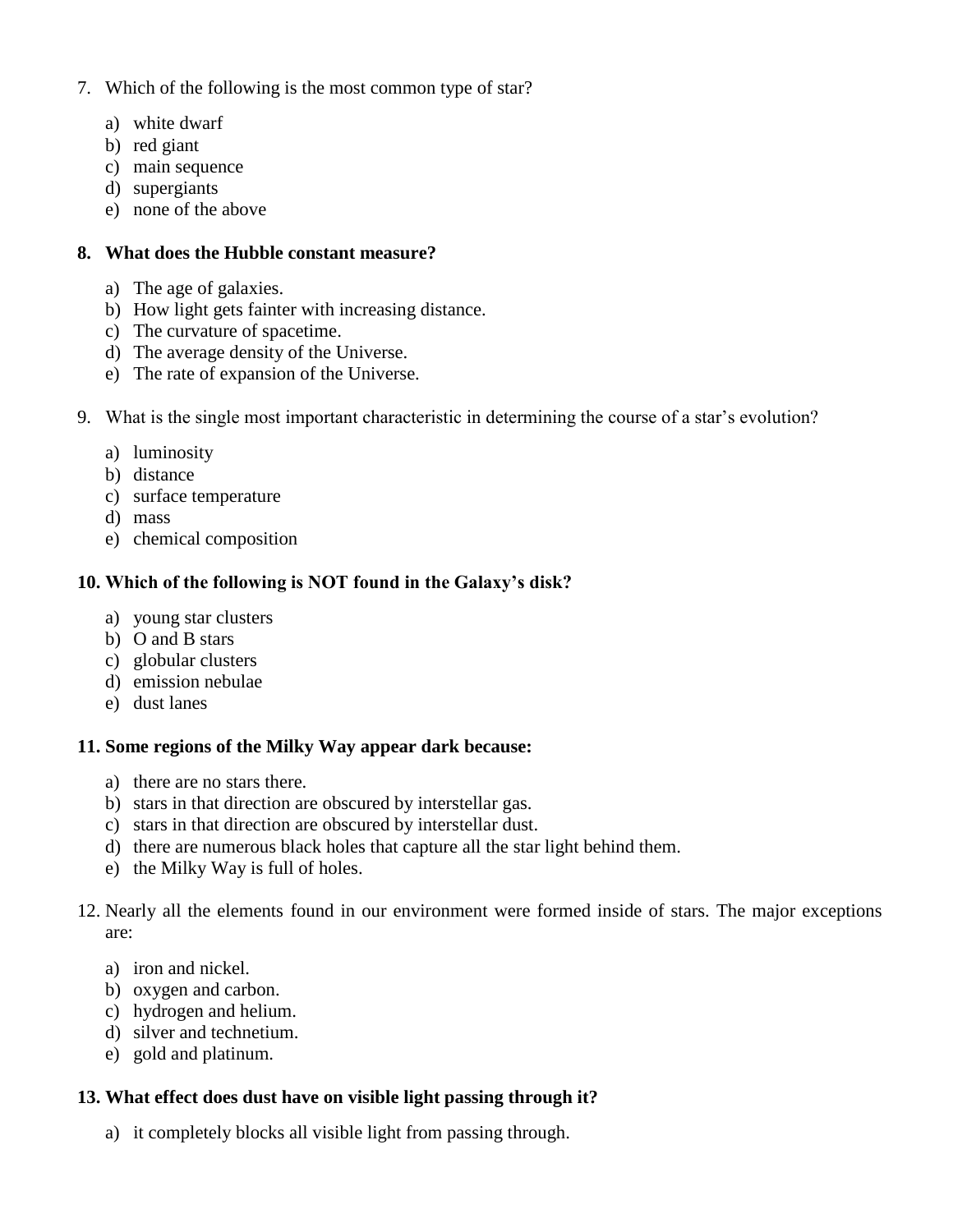- b) it dims and reddens it.
- c) all light is turned bluish in colour.
- d) it makes the light coming from stars appear to twinkle.
- e) it has no effect.

#### **14. What is a planetary nebula?**

- a) a planet surrounded by a glowing shell of gas.
- b) the disc of gas and dust surrounding a young star that will soon form a solar system.
- c) the ejected envelope of a red giant star surrounding a stellar core remnant.
- d) a type of young, medium mass star.
- e) a planet surrounded by a cool shell of molecular gas.
- 15. How does comparing the H-R diagram of different open and globular clusters confirm astronomers' general ideas about stellar evolution?
	- a) The diagrams for different clusters are all the same.
	- b) The diagrams indicate that all stars have the same age.
	- c) The diagrams show that the top end of the main sequence turns off at different points, indicating that more massive stars evolve faster.
	- d) The diagrams show the observed path that stars take through space.
- 16. Basically, stars evolve because they:
	- a) are made of hydrogen.
	- b) are gases.
	- c) lose energy via radiation.
	- d) are larger then planets.
	- e) get bored with the status quo.
- 17. O and B type stars (i.e. recently formed, massive stars) are most commonly found in:
	- a) elliptical galaxies
	- b) irregular galaxies.
	- c) the arms of spiral galaxies.
	- d) galaxies of all type.
	- e) globular clusters.

#### 18. H-R diagrams of very young clusters of stars:

- a) have all their stars on the main sequence.
- b) Have only their high mass stars on the main sequence while the low-mass protostars are still contracting (and hence are not on the main sequence yet).
- c) Have only their low mass stars on the main sequence while the high-mass protostars are still contracting (and hence are not on the main sequence yet).
- d) Have only giant stars and white dwarfs.

### **19. The basic property of the molecular cloud that causes it to collapse and form a star is:**

- a) its own gravitational forces.
- b) the pressure from surrounding clouds.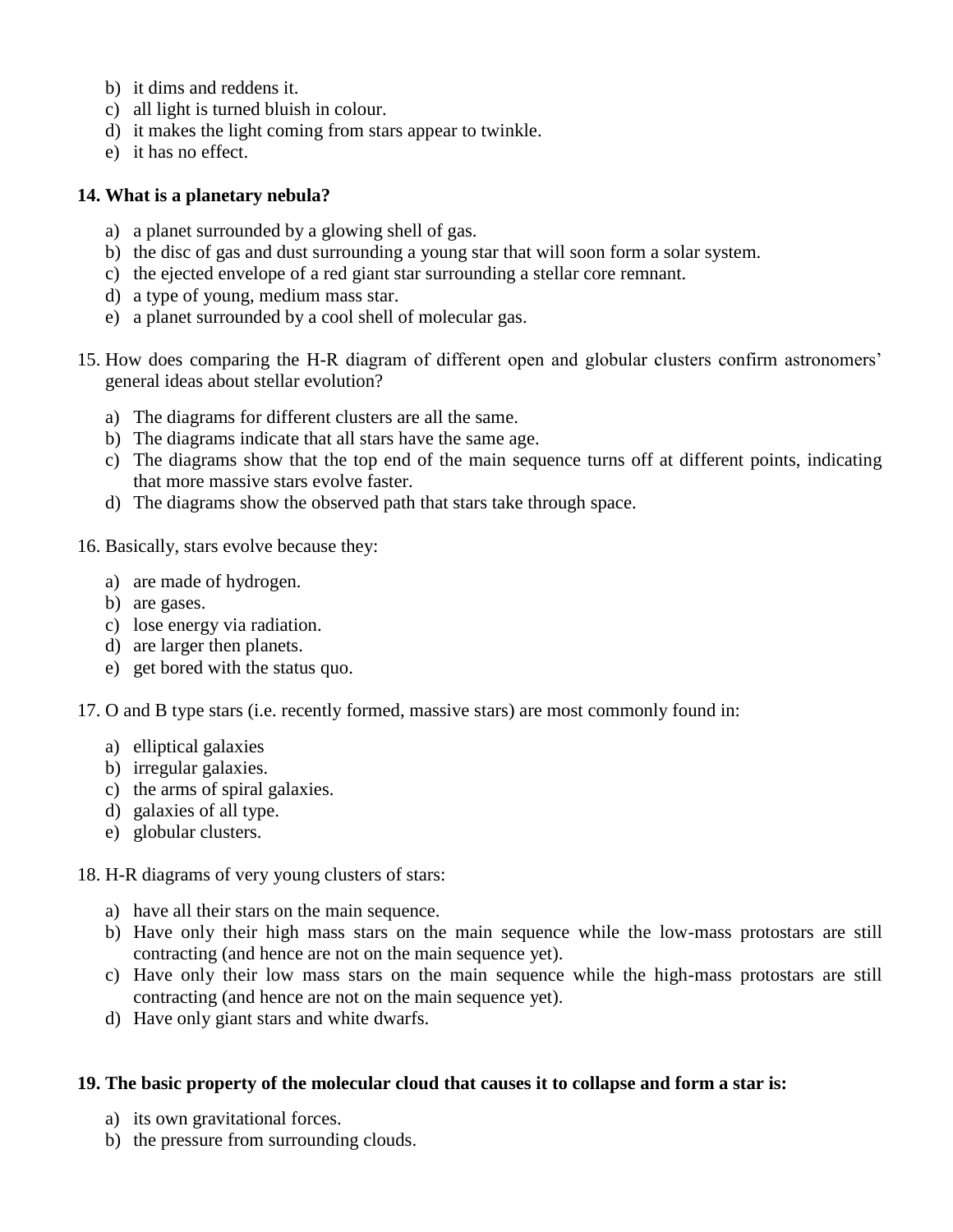- c) nuclear forces that are as yet not understood.
- d) gas pressure forces and turbulence that tend to make such clouds condense.
- 20. Which one of the following is the primary difference between the observed spectra of most stars?
	- a) the presence or absence of a continuous spectrum.
	- b) the differing strengths and patterns of absorption lines.
	- c) the differing strengths and patterns of emission lines.
	- d) spectra of all stars have approximately the same appearance.

## **21. Cepheid variable stars are important to astronomy primarily because they allow us to determine stellar**

- a) distance.
- b) mass.
- c) temperature.
- d) pulsation period.
- 22. What are the two most important intrinsic properties used to classify stars?
	- a) luminosity and distance.
	- b) luminosity and surface temperature.
	- c) distance and surface temperature.
	- d) distance and colour.
	- e) colour and surface temperature.

### 23. A black hole is really

- a) densely packed matter.
- b) at the centre of most stars and provides the star's energy.
- c) a black star of temperature 0 K.
- d) strongly curved space.

### **24. Which of the following is the Hubble Law?**

- a) The more distant a galaxy is, the younger is appears.
- b) Most galaxies belong to a cluster; most clusters are part of a super cluster.
- c) On large scales, the Universe appears the same to all observers.
- d) The greater the distance to a galaxy, the greater its recession velocity.
- e) The greater the distance to a galaxy, the fainter it is.
- 25. A galaxy is at a distance of one billion light years. Which of the following is true?
	- a) We see the galaxy the way it will be in one billion years.
	- b) We see the galaxy the way it was one billion years ago.
	- c) We see the galaxy the way it was when the Universe was one billion years old.
	- d) We see what our galaxy will be like in one billion years.